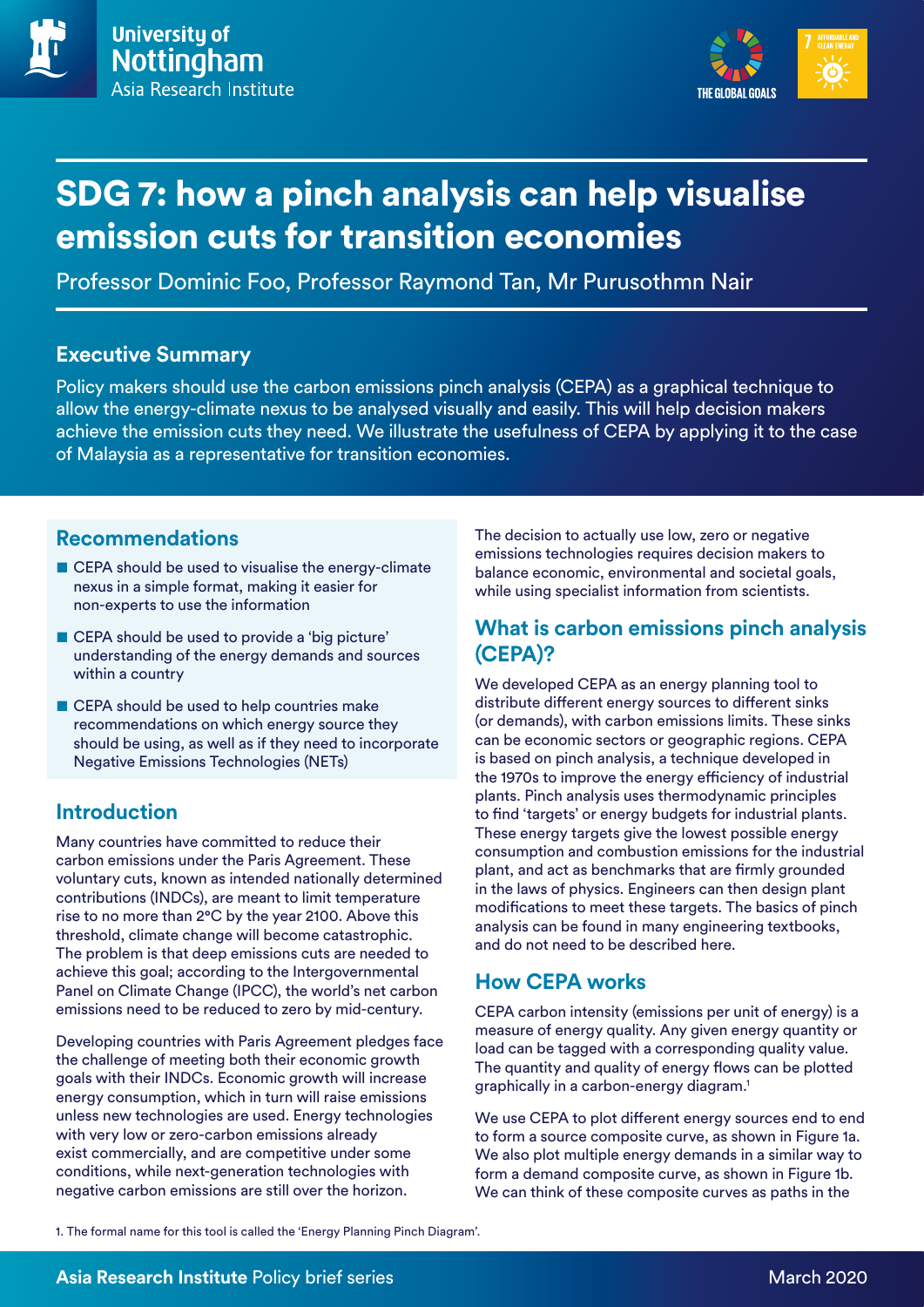

carbon-energy diagram. Then, we put the two composite curves in the same graph, as shown in Figure 1c. Carbon constraints in the system are met if the source composite curve is entirely below and to the right of the demand composite curve. If this condition is violated, we shift the source composite curve horizontally to the right. The smallest possible horizontal shift that meets this condition is the target, which gives the minimum amount

of zero-carbon energy source that the system needs for all carbon constraints to be met. Here, the term 'zerocarbon' can refer to energy sources such as renewables, whose actual carbon intensities are minuscule compared to fossil fuels. We can also see that in this scenario, the two composite curves touch each other at a junction. This junction is known as the 'pinch point'.

#### **Figure 1. Plotting of (a) source composite curve, (b) demand composite curve, (c) carbon-energy diagram**



#### **Results and conclusions**

CEPA can be used as a high-level planning and visualisation tool for decision makers. Detailed problem analysis can follow using other tools such as computer models and programs.

We take the case of Malaysia as a representative example of a transition economy facing carbonconstrained growth challenges. Since the Asian financial crisis in the late 1990s, Malaysia's economy has grown an average of 5.4% per year. Malaysia is expected to achieve the status of a high-income economy by 2024. One worrying trend is the increasing average carbon intensity of electricity due to the reliance on coal-fired power plants for cheap electricity. In 2005, 87 TWh of electricity was produced along with 0.29 Gt of CO2 emissions. In 2018, its electricity generation has grown to 120 TWh, producing 0.49 Gt of CO2 emissions. The biggest contributor to the increased CO2 emissions is certainly coal, which is 57% (68.4 TWh), followed by natural gas which contributed 35% (42 TWh).

In the Paris Agreement, Malaysia is committed to cut carbon emissions by 45% per unit gross domestic product (GDP) by the year 2030. For the base year of 2005, Malaysia's GDP was reported as RM 543.578 billion (equivalent to USD 135.895 billion). Dividing the CO2 emissions of 0.29 Gt with this GDP value means that its emissions intensity is 0.531 t of CO2/1000 RM. By 2030, Malaysia is predicted to have GPD of RM 3.4 Trillion, and to produce 145 TWh of electricity. Complying with the committed 45% emissions cut means the maximum allowable CO2 emissions would be 1 GT in 2030.

Analysts and policy makers grappling with these issues can use CEPA to explore options. In Figure 2, we can see the CEPA plot in years 2005 and 2018. The source composite curve represents the combined output of all the power plants in the country, and the demand composite curve (actually a diagonal line in this case) gives the total demand for electricity for all end uses. Figure 2 also shows the projected business-as-usual growth of the power sector to the year 2030. Based on the INDC, in order to cut emissions intensity by 45% of GDP, the demand composite curve will have a shallower slope, as shown here. We can now see that the two composite curves cross each other, indicating a violation of the carbon constraints.

One solution is to shift the source composite curve to the right, as shown in Figure 3. Here, we can see that the length of the horizontal segment of the source composite curve (the combined annual output from all zero-carbon power plants) is now 55 TWh, compared to 17.4 TWh in the business-as-usual scenario in Figure 2. This additional renewable energy also displaces the equivalent capacity of coal-fired power plants, as shown by the part of the source composite curve that extends to the right beyond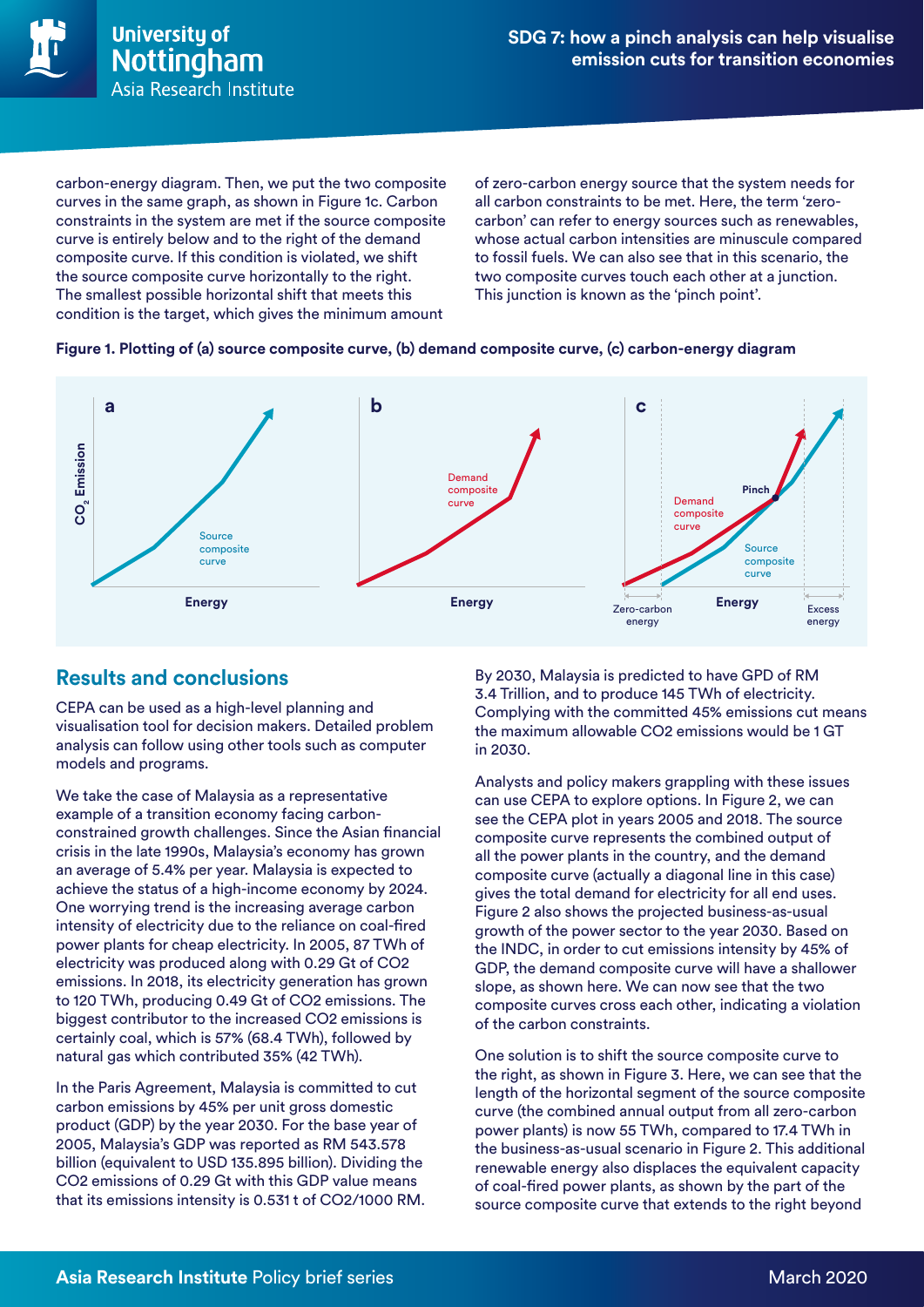

the demand composite curve. We can estimate which of the country's coal-fired power plants need to be shut down for good, leaving just 43.6 TWh (= 145 – 101.4 TWh) of annual capacity in place.

In practice, high-level energy planning decisions may need modification based on various social, economic, or political factors. CEPA can still be used to consider possible options in such cases. For example, if it becomes necessary to retain 50 TWh of annual generation capacity from coal-fired power plants, the only way to meet the carbon emissions cap is to add negative emissions technologies (NETs). NETs are a different technique for removing carbon from the atmosphere. For example, the use of biomass to co-produce electricity and biochar can be NETs, if the biochar is applied to farmland like compost. This process sequesters carbon (which was originally absorbed by plants from the atmosphere via photosynthesis) in the ground in stable, solid form. We suggest that biochar is used as a NET

to meet the carbon emissions limit as shown in Figure 4. The last, downward sloping segment of the source composite curve represents the production of electricity with negative carbon emissions. The combined output from all zero-carbon (renewable) power plants is reduced to 20 TWh.

#### **Summary**

To achieve a 45% reduction of GHG emissions from electricity generation, the Malaysian government should reverse the trend of increased use of coal-fired power plants, and favour renewable energy sources (e.g. solar, wind, hydroelectric, biomass, geothermal, tidal and wave energy). If these measures prove insufficient, NETs will need to be used to further offset carbon emissions. Similar measures will be needed in many developing countries trying to balance economic growth with emissions cuts; CEPA can be used to help officials in energy ministries make better decisions.





#### **Figure 3. Carbon-energy diagram for year 2030, with 55 TWh from zero-carbon power plants, leaving just 43.6 TWh from coal-fired power plants**